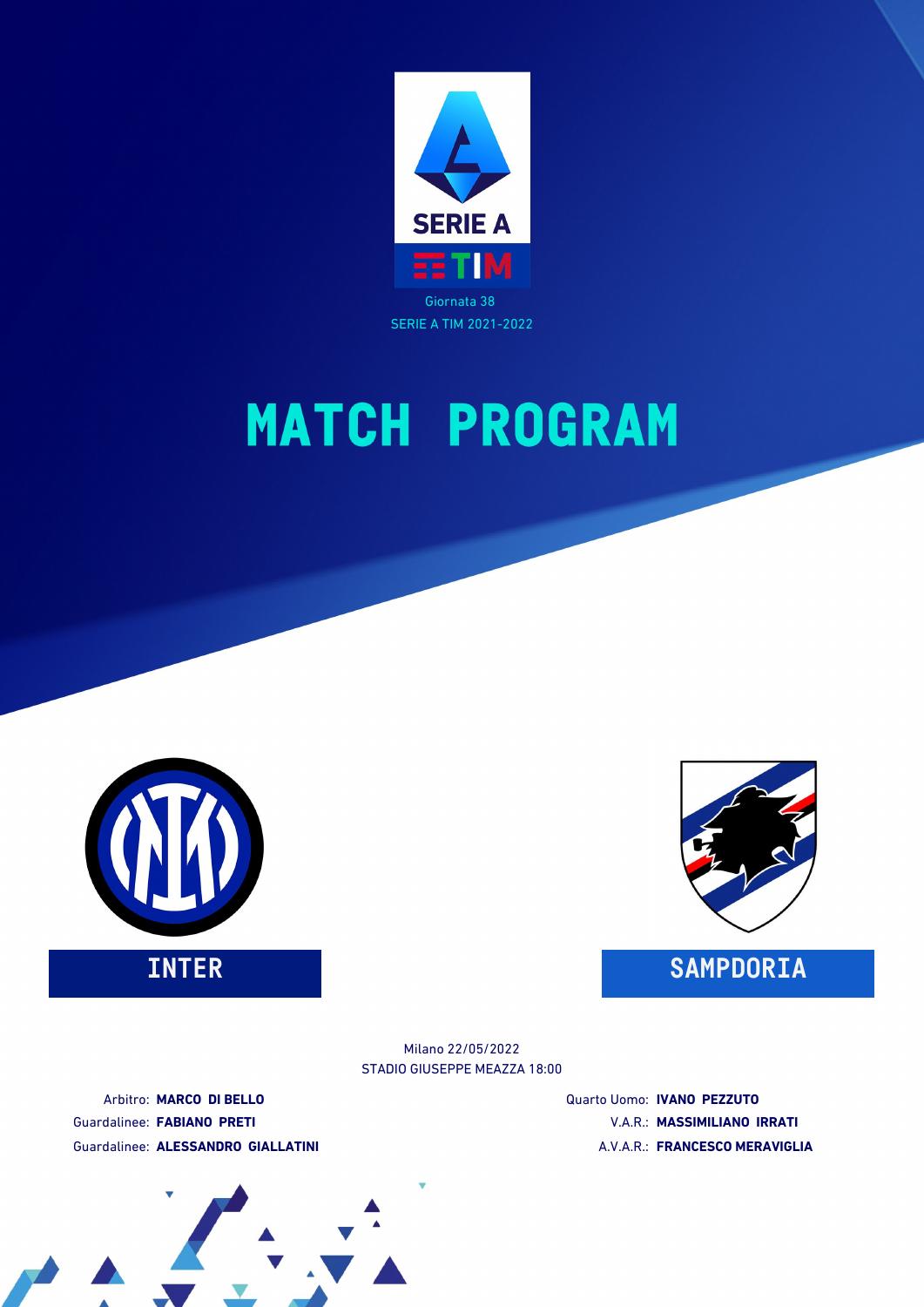

Milano 22/05/2022 STADIO GIUSEPPE MEAZZA - 18:00



## **RISULTATI STAGIONALI**

| <b>TOTALI</b>         | <b>PTG</b> | G  | v  | N | P              | GF | <b>GS</b> | DIFF.RETI         |
|-----------------------|------------|----|----|---|----------------|----|-----------|-------------------|
| <b>INTER</b>          | 81         | 37 | 24 | 9 | 4              | 81 | 32        | $+49$             |
| <b>SAMPDORIA</b>      | 36         | 37 | 10 | 6 | 21             | 46 | 60        | $-14$             |
| <b>CASA/TRASFERTA</b> | <b>PTG</b> | G  | v  | N | P              | GF | GS        | <b>MEDIA GOAL</b> |
| <b>INTER</b>          | 42         | 18 | 13 | 3 | $\overline{2}$ | 45 | 16        | 2.5               |
| <b>SAMPDORIA</b>      | 15         | 18 | 4  | 3 | 11             | 17 | 28        | 0.9               |

### **ULTIMI PRECEDENTI**

| 2021-22 3^ G  | <b>SAMPDORIA</b>                                                                                                 | <b>INTER</b>                                                              |         |
|---------------|------------------------------------------------------------------------------------------------------------------|---------------------------------------------------------------------------|---------|
| 12/09/2021    | 32'(1°T) M. YOSHIDA, 2'(2°T) T. AUGELLO                                                                          | 18'(1°T) F. DIMARCO, 44'(1°T) L. MARTINEZ                                 | $2 - 2$ |
| 2020-21 35^ G | <b>INTER</b>                                                                                                     | <b>SAMPDORIA</b>                                                          |         |
| 08/05/2021    | 4'(1°T) R. GAGLIARDINI, 26'(1°T) A. SANCHEZ, 36'(1°T) A.<br>SANCHEZ, 16'(2°T) A. PINAMONTI, 25'(2°T) L. MARTINEZ | 35'(1°T) KEITA                                                            | $5 - 1$ |
| 2020-21 16^ G | <b>SAMPDORIA</b>                                                                                                 | <b>INTER</b>                                                              |         |
| 06/01/2021    | 23'(1°T) A. CANDREVA, 38'(1°T) KEITA                                                                             | 20'(2°T) S. DE VRIJ                                                       | $2 - 1$ |
| 2019-20 25^ G | <b>INTER</b>                                                                                                     | <b>SAMPDORIA</b>                                                          |         |
| 21/06/2020    | 10'(1°T) R. LUKAKU, 33'(1°T) L. MARTINEZ                                                                         | $7(2°T)$ M. THORSBY                                                       | $2 - 1$ |
| 2019-20 6^ G  | <b>SAMPDORIA</b>                                                                                                 | <b>INTER</b>                                                              |         |
| 28/09/2019    | $10'(2°T)$ J. JANKTO                                                                                             | 20'(1°T) S. SENSI, 22'(1°T) A. SANCHEZ, 16'(2°T) R.<br><b>GAGLIARDINI</b> | $1 - 3$ |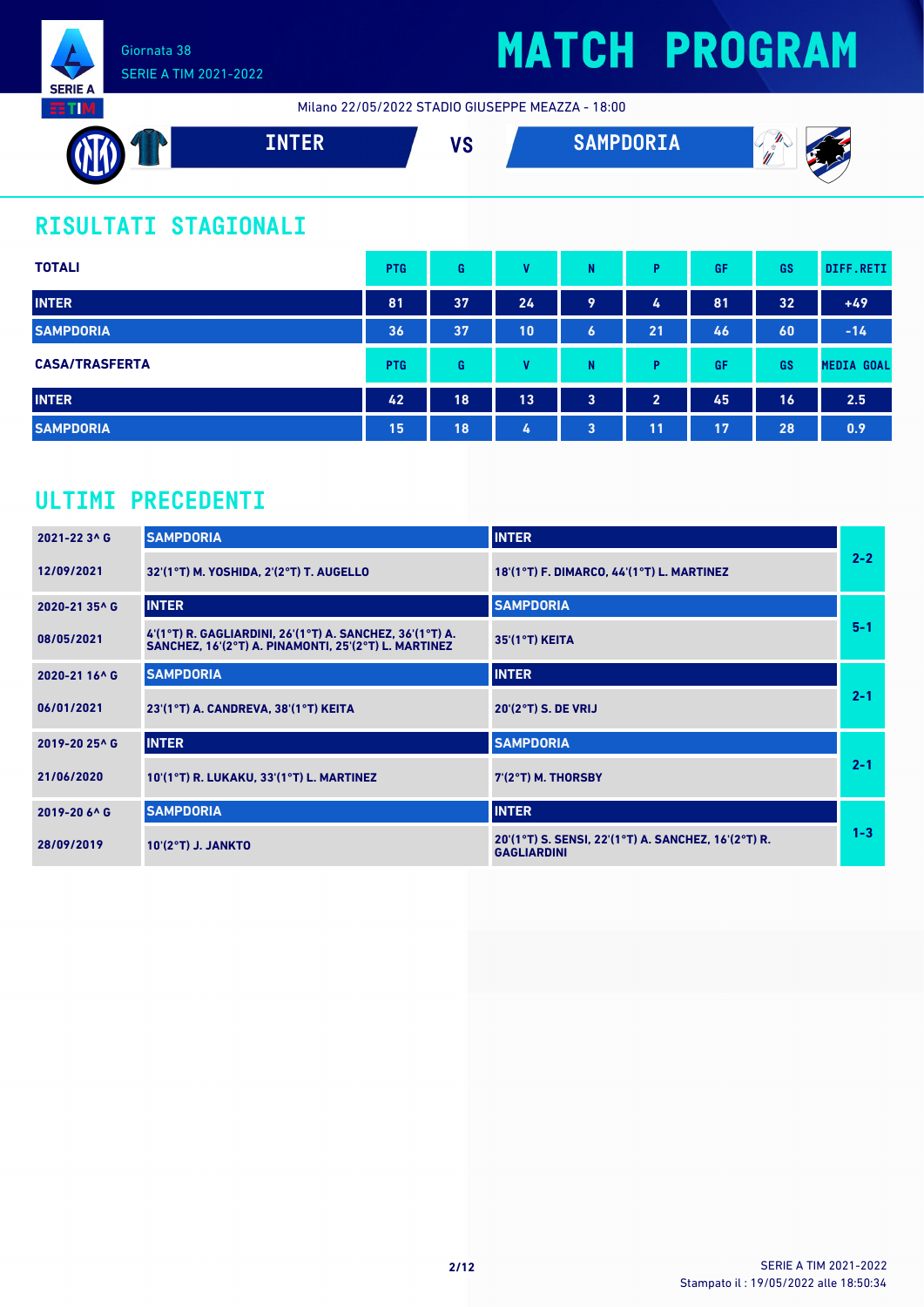

Milano 22/05/2022 STADIO GIUSEPPE MEAZZA - 18:00

|      | ___<br>------ | $\mathbf{u}$<br>I.C | $\mathbf{A} \mathbf{A} \mathbf{A}$<br>SAMPUUKIA | ×<br>W<br>a |
|------|---------------|---------------------|-------------------------------------------------|-------------|
| ____ |               |                     |                                                 |             |

### **ROSA DELLE SQUADRE**

| <b>INTER</b>                   | PRES. A               | GOL A        | GOL 2021-22    | PRES. 2021-22  | MIN. 2021-22 |
|--------------------------------|-----------------------|--------------|----------------|----------------|--------------|
| <b>PORTIERI</b>                |                       |              |                |                |              |
| 1 SAMIR HANDANOVIC             | 551                   | 600          | 30             | 36             | 3449         |
| 21 ALEX CORDAZ                 | 110                   | 211          | $\mathbf{0}$   | $\mathbf{0}$   | $\pmb{0}$    |
| <b>WILLIAM ROVIDA</b><br>40    | $\mathbf{0}$          | $\mathbf{0}$ | 0              | $\mathbf{0}$   | $\mathbf{0}$ |
| 97 IONUT RADU                  | 54                    | 84           | $\overline{2}$ | $\mathbf{1}$   | 100          |
| <b>DIFENSORI</b>               |                       |              |                |                |              |
| <b>6 STEFAN DE VRIJ</b>        | 218                   | 15           | $\mathbf 0$    | 29             | 2491         |
| 11 ALEKSANDAR KOLAROV          | 192                   | 23           | $\pmb{0}$      | 3              | 44           |
| <b>13 ANDREA RANOCCHIA</b>     | 216                   | 13           | 0              | 5              | 342          |
| <b>ROBIN GOSENS</b><br>18      | 127                   | 25           | $\mathbf{1}$   | 12             | 641          |
| 32 FEDERICO DIMARCO            | 108                   | 8            | $\overline{2}$ | 31             | 1512         |
| <b>DANILO D'AMBROSIO</b><br>33 | 253                   | 21           | $\mathbf{1}$   | 20             | 1090         |
| <b>36 MATTEO DARMIAN</b>       | 202                   | 8            | $\overline{2}$ | 25             | 1620         |
| <b>37 MILAN SKRINIAR</b>       | 209                   | 10           | $\overline{3}$ | 34             | 3269         |
| <b>CESARE CASADEI</b><br>42    | $\pmb{0}$             | $\pmb{0}$    | $\mathbf{0}$   | $\mathbf{0}$   | $\pmb{0}$    |
| <b>43 FABIO CORTINOVIS</b>     | $\mathbf{0}$          | $\mathbf{0}$ | $\mathbf{0}$   | $\overline{0}$ | $\pmb{0}$    |
| <b>46 MATTIA ZANOTTI</b>       | $\mathbf{1}$          | $\mathbf{0}$ | $\mathbf{0}$   | $\mathbf{1}$   | 8            |
| 95 ALESSANDRO BASTONI          | 119                   | 4            | $\mathbf{1}$   | 30             | 2367         |
| <b>CENTROCAMPISTI</b>          |                       |              |                |                |              |
| 2 DENZEL DUMFRIES              | 32                    | 5            | 5              | 32             | 2065         |
| 5 ROBERTO GAGLIARDINI          | 151                   | 16           | $\overline{2}$ | 18             | 701          |
| 8 MATIAS VECINO                | 216                   | 19           | $\mathbf{1}$   | 17             | 440          |
| <b>14 IVAN PERISIC</b>         | 207                   | 48           | $\overline{7}$ | 34             | 2906         |
| <b>HAKAN CALHANOGLU</b><br>20  | 168                   | 29           | $\overline{7}$ | 33             | 2492         |
| 22 ARTURO VIDAL                | 174                   | 37           | $\mathbf{1}$   | 27             | 790          |
| 23 NICOLO' BARELLA             | 198                   | 14           | 3              | 35             | 3000         |
| <b>MATTIA SANGALLI</b><br>38   | $\mathbf{0}$          | $\mathbf{0}$ | $\mathbf{0}$   | $\mathbf{0}$   | $\pmb{0}$    |
| 47 FRANCO EZEQUIEL CARBONI     | $\mathbf{0}$          | $\mathbf{0}$ | $\pmb{0}$      | $\mathbf{0}$   | $\pmb{0}$    |
| 77 MARCELO BROZOVIC            | 232                   | 22           | $\overline{2}$ | 34             | 3017         |
| <b>ATTACCANTI</b>              |                       |              |                |                |              |
| 7 ALEXIS SANCHEZ               | 174                   | 36           | 5              | 27             | 961          |
| 9<br><b>EDIN DZEKO</b>         | 235                   | 98           | 13             | 36             | 2625         |
| <b>LAUTARO MARTINEZ</b><br>10  | 134                   | 58           | 21             | 34             | 2299         |
| <b>19 JOAQUIN CORREA</b>       | 148                   | 29           | 4              | 25             | 1029         |
| <b>DENNIS CURATOLO</b><br>41   | $\mathbf{0}$          | $\mathbf{0}$ | $\mathbf{0}$   | $\mathbf{0}$   | $\mathbf{0}$ |
| <b>FELIPE CAICEDO</b><br>88    | 116                   | 29           | $\mathbf{1}$   | 11             | 327          |
| <b>STAFF TECNICO</b>           |                       |              |                |                |              |
| <b>Allenatore</b>              | <b>SIMONE INZAGHI</b> |              |                |                |              |

Diffidato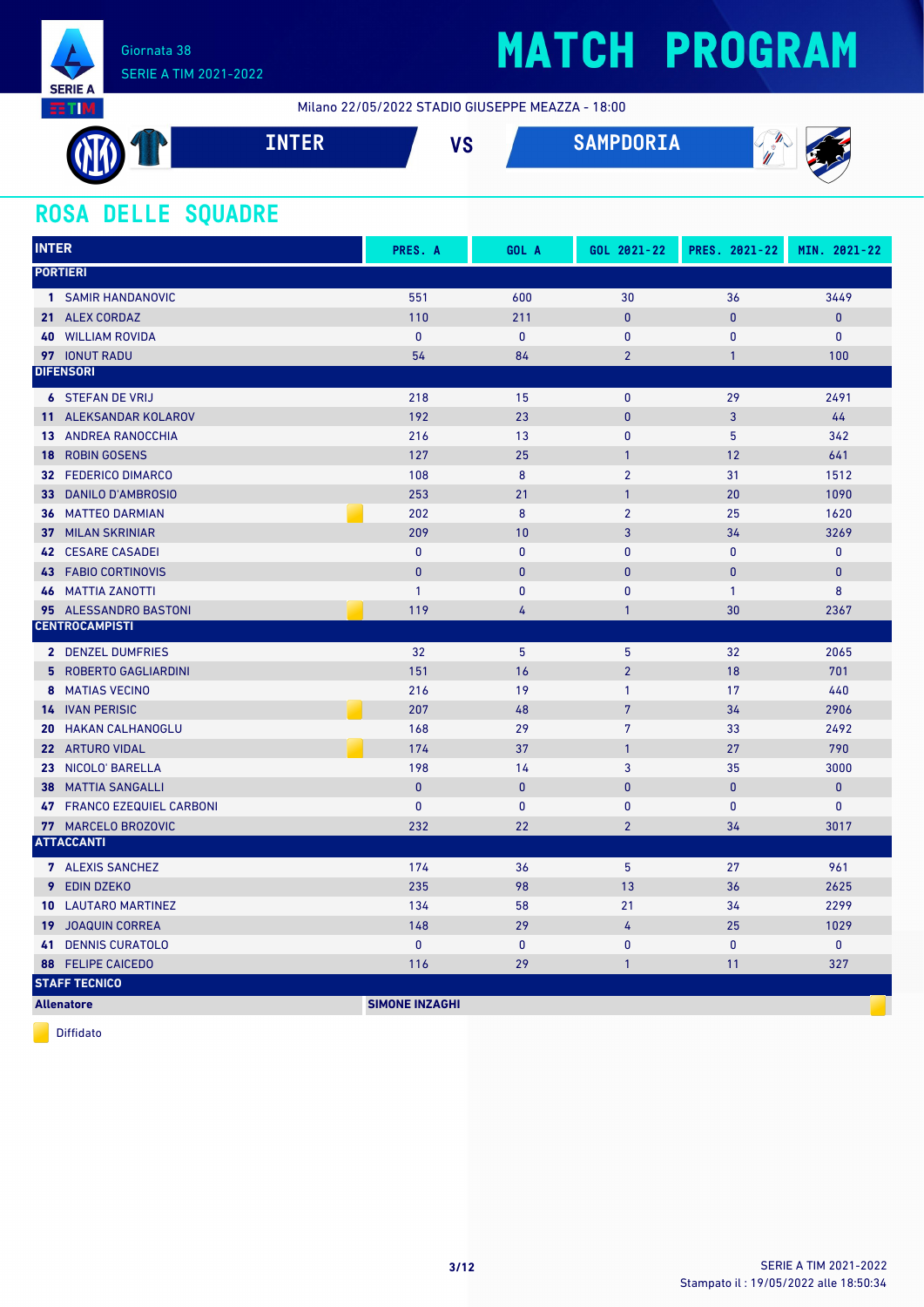

Milano 22/05/2022 STADIO GIUSEPPE MEAZZA - 18:00

|    | <b>INTER</b>                                | <b>VS</b>              |                | <b>SAMPDORIA</b> | $\mathbf{\mathbf{\#}}$<br>W |              |
|----|---------------------------------------------|------------------------|----------------|------------------|-----------------------------|--------------|
|    | <b>SAMPDORIA</b>                            | PRES. A                | GOL A          | GOL 2021-22      | PRES. 2021-22               | MIN. 2021-22 |
|    | <b>PORTIERI</b>                             |                        |                |                  |                             |              |
|    | 1 EMIL AUDERO                               | 138                    | 211            | 45               | 28                          | 2632         |
|    | <b>30 NICOLA RAVAGLIA</b>                   | 9                      | 12             | $\mathbf{1}$     | $\mathbf{1}$                | 9            |
|    | 32 IVAN SAIO                                | $\mathbf{0}$           | $\mathbf 0$    | $\mathbf{0}$     | $\mathbf{0}$                | 0            |
|    | <b>33 WLADIMIRO FALCONE</b>                 | 12                     | 19             | 14               | 10                          | 911          |
|    | 36 FEDERICO ZORZI                           | $\mathbf{0}$           | $\mathbf{0}$   | $\mathbf{0}$     | 0                           | $\pmb{0}$    |
|    | <b>67 MATTEO ESPOSITO</b>                   | $\bf{0}$               | $\mathbf{0}$   | $\mathbf{0}$     | 0                           | $\mathbf{0}$ |
|    | <b>DIFENSORI</b>                            |                        |                |                  |                             |              |
|    | 3 TOMMASO AUGELLO                           | 89                     | $\overline{2}$ | $\mathbf{1}$     | 35                          | 2446         |
|    | <b>13 ANDREA CONTI</b>                      | 106                    | 11             | $\mathbf{1}$     | 8                           | 280          |
|    | 15 OMAR COLLEY                              | 113                    | $\overline{2}$ | $\mathbf{0}$     | 32                          | 2917         |
|    | 22 MAYA YOSHIDA                             | 71                     | 3              | $\overline{2}$   | 25                          | 1867         |
|    | 24 BARTOSZ BERESZYNSKI                      | 164                    | $\mathbf{1}$   | $\mathbf{0}$     | 34                          | 3031         |
|    | 25 ALEX FERRARI                             | 99                     | $\overline{2}$ | $\mathbf{1}$     | 22                          | 1644         |
| 26 | <b>GIANGIACOMO MAGNANI</b>                  | 71                     | $\mathbf{1}$   | $\mathbf{0}$     | 17                          | 816          |
|    | 29 NICOLA MURRU                             | 189                    | $\mathbf{1}$   | 1                | 22                          | 1057         |
|    | 31 FRANCESCO MIGLIARDI                      | $\mathbf{0}$           | $\mathbf{0}$   | $\mathbf{0}$     | 0                           | 0            |
| 34 | <b>LUIGI AQUINO</b>                         | $\mathbf{0}$           | $\mathbf{0}$   | $\mathbf{0}$     | $\mathbf{0}$                | $\mathbf{0}$ |
| 35 | <b>GIOVANNI BONFANTI</b>                    | $\pmb{0}$              | $\mathbf{0}$   | 0                | 0                           | 0            |
|    | <b>CENTROCAMPISTI</b>                       |                        |                |                  |                             |              |
|    | 2 MORTEN THORSBY                            | 91                     | 7              | 3                | 34                          | 3055         |
|    | 5 STEFANO SENSI                             | 111                    | 9              | $\mathbf{1}$     | 20                          | 993          |
|    | <b>6 ALBIN EKDAL</b>                        | 290                    | 13             | $\mathbf{1}$     | 26                          | 1726         |
|    | 11 ABDELHAMID SABIRI                        | 13                     | 3              | 3                | 13                          | 855          |
|    | <b>14 RONALDO VIEIRA</b>                    | 58                     | $\mathbf{0}$   | 0                | 13                          | 457          |
|    | <b>16 KRISTOFFER ASKILDSEN</b>              | 28                     | $\mathbf{1}$   | $\mathbf{0}$     | 18                          | 798          |
|    | 28 GERARD YEPES LAUT                        | 3                      | $\mathbf{0}$   | $\mathbf{0}$     | 3                           | 24           |
| 38 | <b>MIKKEL DAMSGAARD</b>                     | 45                     | $\overline{2}$ | $\mathbf{0}$     | 10                          | 579          |
|    | 40 MARCO SOMMA                              | 0                      | 0              | 0                | 0                           | 0            |
|    | <b>70 SIMONE TRIMBOLI</b>                   | $\overline{4}$         | $\mathbf 0$    | 0                | $\overline{4}$              | 49           |
|    | 87 ANTONIO CANDREVA                         | 432                    | 72             | 7                | 35                          | 3233         |
|    | <b>88 TOMAS RINCON</b><br><b>ATTACCANTI</b> | 253                    | 9              | $\pmb{0}$        | 23                          | 1336         |
|    |                                             |                        |                |                  |                             |              |
|    | 7 VLADYSLAV SUPRIAHA                        | $\mathbf{1}$           | $\mathbf 0$    | 0                | $\mathbf{1}$                | 27           |
|    | 10 FRANCESCO CAPUTO                         | 148                    | 60             | 11               | 37                          | 3025         |
|    | 21 SEBASTIAN GIOVINCO                       | 192                    | 40             | 0                | $\overline{2}$              | 45           |
|    | 23 MANOLO GABBIADINI                        | 243                    | 62             | 6                | 18                          | 1199         |
|    | 27 FABIO QUAGLIARELLA                       | 533                    | 181            | 4                | 33                          | 1782         |
|    | 37 DANIELE MONTEVAGO                        | $\pmb{0}$              | $\pmb{0}$      | 0                | 0                           | $\mathbf{0}$ |
|    | 39 LORENZO DI STEFANO                       | 0                      | $\pmb{0}$      | 0                | 0                           | $\mathbf 0$  |
|    | <b>STAFF TECNICO</b>                        |                        |                |                  |                             |              |
|    | <b>Allenatore</b>                           | <b>MARCO GIAMPAOLO</b> |                |                  |                             |              |

diffidato de la contradicción de la contradicción de la contradicción de la contradicción de la contradicción de Squalificato de la contradicción de la contradicción de la contradicción de la contradicción de la contradicc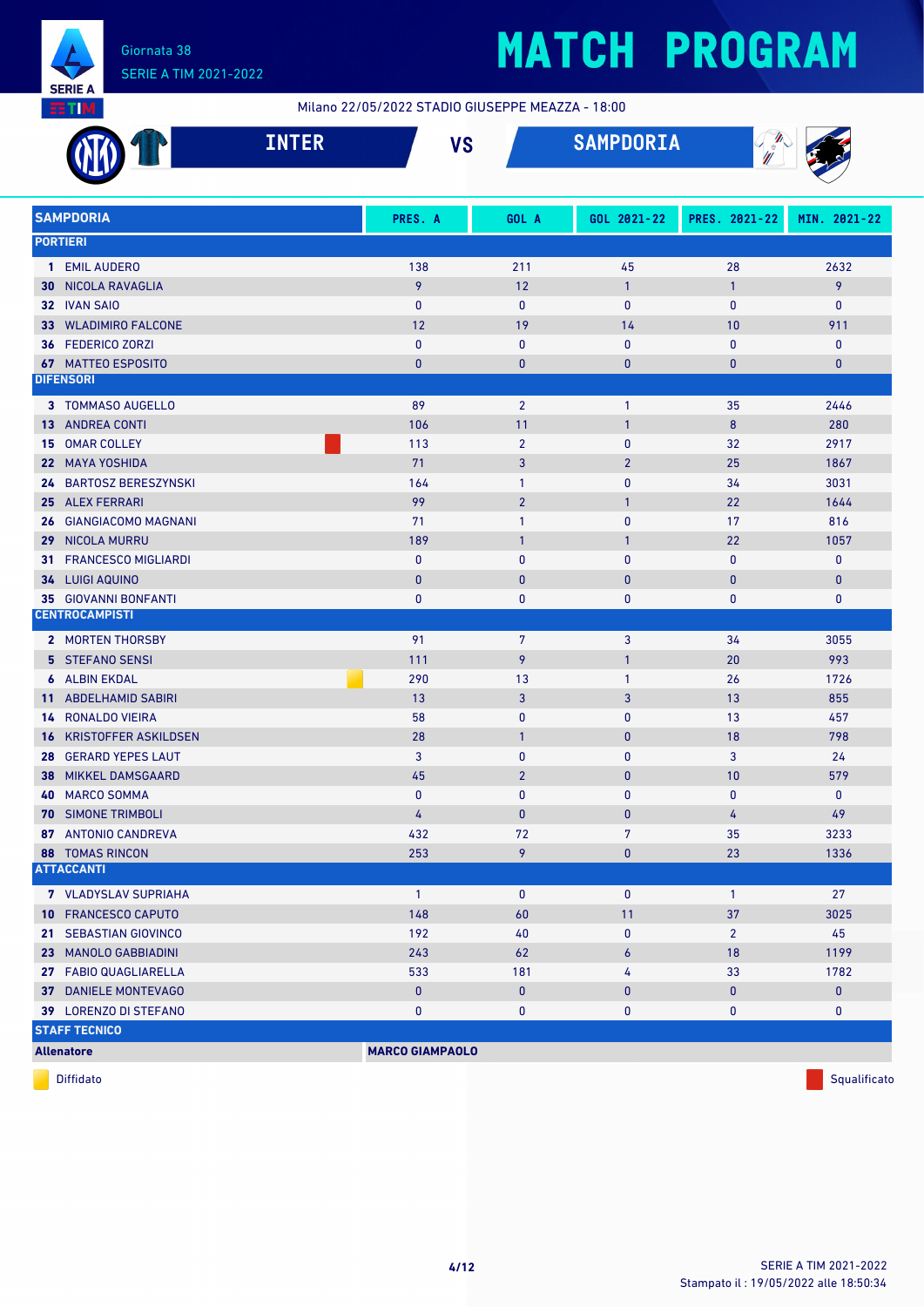

Milano 22/05/2022 STADIO GIUSEPPE MEAZZA - 18:00



### **RENDIMENTO RECENTE**

| <b>INTER</b>        |                                                                                              |                                                                           |         |  |  |
|---------------------|----------------------------------------------------------------------------------------------|---------------------------------------------------------------------------|---------|--|--|
| <b>37^ GIORNATA</b> | <b>CAGLIARI</b>                                                                              | <b>INTER</b>                                                              |         |  |  |
| 15/05/2022          | 9'(2°T) C. LYKOGIANNIS                                                                       | 25'(1°T) M. DARMIAN, 6'(2°T) L. MARTINEZ, 39'(2°T) L.<br><b>MARTINEZ</b>  | $1 - 3$ |  |  |
| <b>36^ GIORNATA</b> | <b>INTER</b>                                                                                 | <b>EMPOLI</b>                                                             |         |  |  |
| 06/05/2022          | 40'(1°T)[A] S. ROMAGNOLI, 45'(1°T) L. MARTINEZ, 19'(2°T) L.<br>MARTINEZ, 49'(2°T) A. SANCHEZ | 5'(1°T) A. PINAMONTI, 28'(1°T) K. ASLLANI                                 | $4 - 2$ |  |  |
| <b>35^ GIORNATA</b> | <b>UDINESE</b>                                                                               | <b>INTER</b>                                                              | $1 - 2$ |  |  |
| 01/05/2022          | 27'(2°T) I. PUSSETTO                                                                         | 12'(1°T) I. PERISIC, 39'(1°T) L. MARTINEZ                                 |         |  |  |
| <b>34^ GIORNATA</b> | <b>INTER</b>                                                                                 | <b>ROMA</b>                                                               |         |  |  |
| 23/04/2022          | 30'(1°T) D. DUMFRIES, 40'(1°T) M. BROZOVIC, 7'(2°T) L.<br><b>MARTINEZ</b>                    | 40'(2°T) H. MKHITARYAN                                                    | $3 - 1$ |  |  |
| <b>33^ GIORNATA</b> | <b>SPEZIA</b>                                                                                | <b>INTER</b>                                                              | $1 - 3$ |  |  |
| 15/04/2022          | 43'(2°T) G. MAGGIORE                                                                         | 31'(1°T) M. BROZOVIC, 28'(2°T) L. MARTINEZ, 48'(2°T) A.<br><b>SANCHEZ</b> |         |  |  |

#### **SAMPDORIA**

| <b>37^ GIORNATA</b> | <b>SAMPDORIA</b>                                                                          | <b>FIORENTINA</b>                     |         |
|---------------------|-------------------------------------------------------------------------------------------|---------------------------------------|---------|
| 16/05/2022          | 16'(1°T) A. FERRARI, 30'(1°T) F. QUAGLIARELLA, 26'(2°T) M.<br>THORSBY, 39'(2°T) A. SABIRI | 44'(2°T) N. GONZALEZ                  | $4 - 1$ |
| <b>36^ GIORNATA</b> | <b>LAZIO</b>                                                                              | <b>SAMPDORIA</b>                      | $2 - 0$ |
| 07/05/2022          | 41'(1°T) G. PATRIC. 14'(2°T) LUIS ALBERTO                                                 |                                       |         |
| <b>35^ GIORNATA</b> | <b>SAMPDORIA</b>                                                                          | <b>GENOA</b>                          | $1-0$   |
| 30/04/2022          | $25'(1°T)$ A. SABIRI                                                                      |                                       |         |
| <b>34^ GIORNATA</b> | <b>HELLAS VERONA</b>                                                                      | <b>SAMPDORIA</b>                      | $1 - 1$ |
| 23/04/2022          | 33'(2°T) G. CAPRARI                                                                       | <b>44'(1°T) F. CAPUTO</b>             |         |
| <b>33^ GIORNATA</b> | <b>SAMPDORIA</b>                                                                          | <b>SALERNITANA</b>                    | $1 - 2$ |
| 16/04/2022          | $32'(1°T)$ F. CAPUTO                                                                      | $4'(1°T)$ F. FAZIO. $6'(1°T)$ EDERSON |         |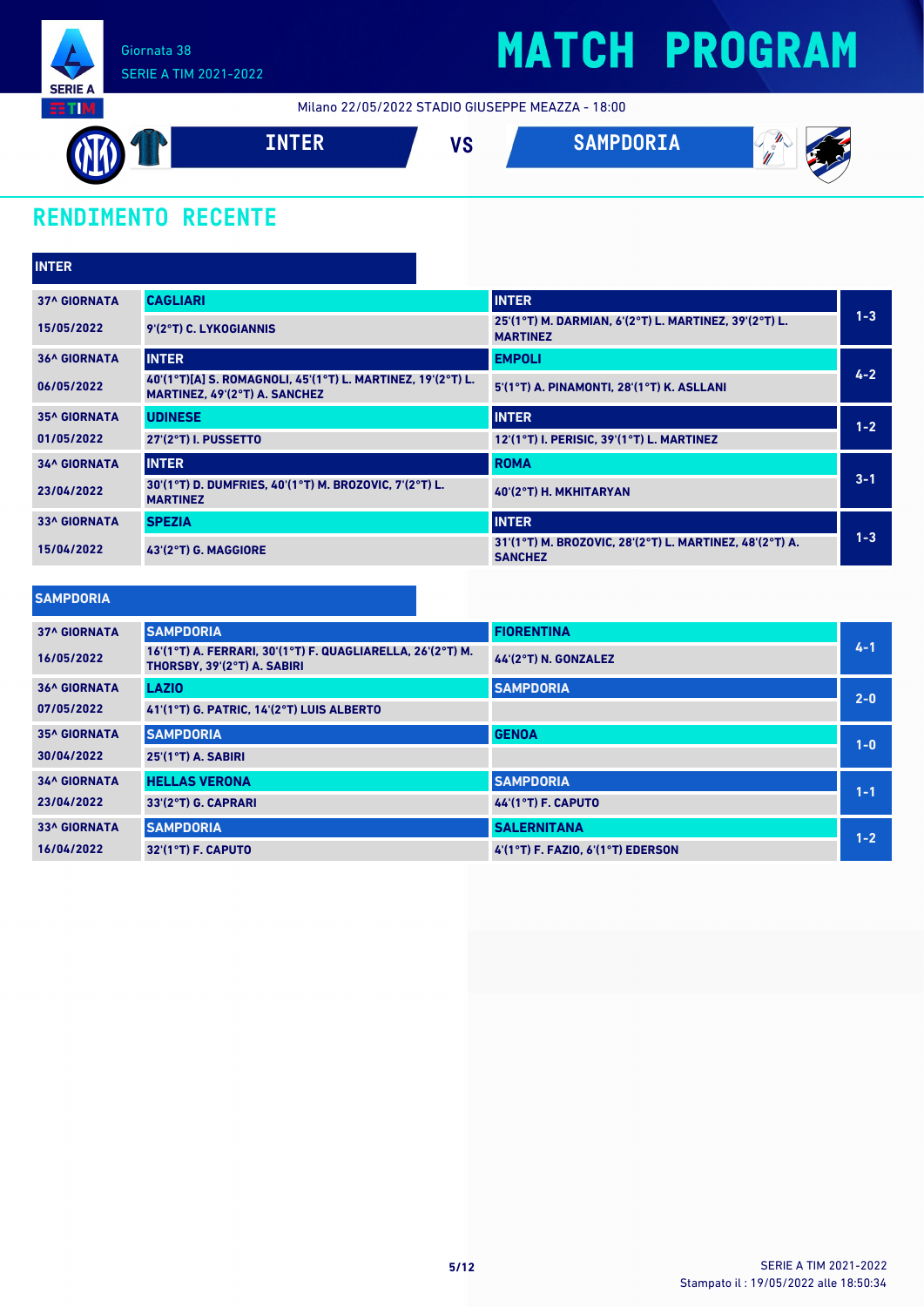

Milano 22/05/2022 STADIO GIUSEPPE MEAZZA - 18:00

| <b>INTER</b>                    | <b>VS</b> | <b>SAMPDORIA</b> |                  |
|---------------------------------|-----------|------------------|------------------|
| CONFRONTO SQUADRE [Valori medi] |           | <b>INTER</b>     | <b>SAMPDORIA</b> |
| <b>Goal Fatti</b>               |           | 2.19             | 1.24             |
| <b>Goal Subiti</b>              |           | 0.86             | 1.62             |
| Tiri totali                     |           | 17.57            | 10.35            |
| Tiri in porta                   |           | 6.54             | 3.3              |
| <b>Assist</b>                   |           | 1.49             | 0.78             |
| Azioni di attacco               |           | 34.05            | 27.76            |
| Passaggi riusciti               |           | 454.27           | 312.78           |
| Passaggi riusciti %             |           | 86%              | 77%              |
| <b>Falli Fatti</b>              |           | 12.43            | 13.05            |
| <b>Dribbling</b>                |           | 6.76             | $\boldsymbol{6}$ |
| <b>Baricentro</b>               |           | 52.8m            | 48.99m           |
| Passaggi Chiave                 |           | 11.54            | 6.97             |
| Fuorigioco                      |           | 1.51             | 2.16             |
| Corner                          |           | 6.62             | 3.81             |
| <b>Cross Riusciti</b>           |           | 8.27             | 5.49             |
| Poss. propria meta              |           | 00'26            | 00'22            |
| Poss. meta avvers               |           | 00'22            | 00'15            |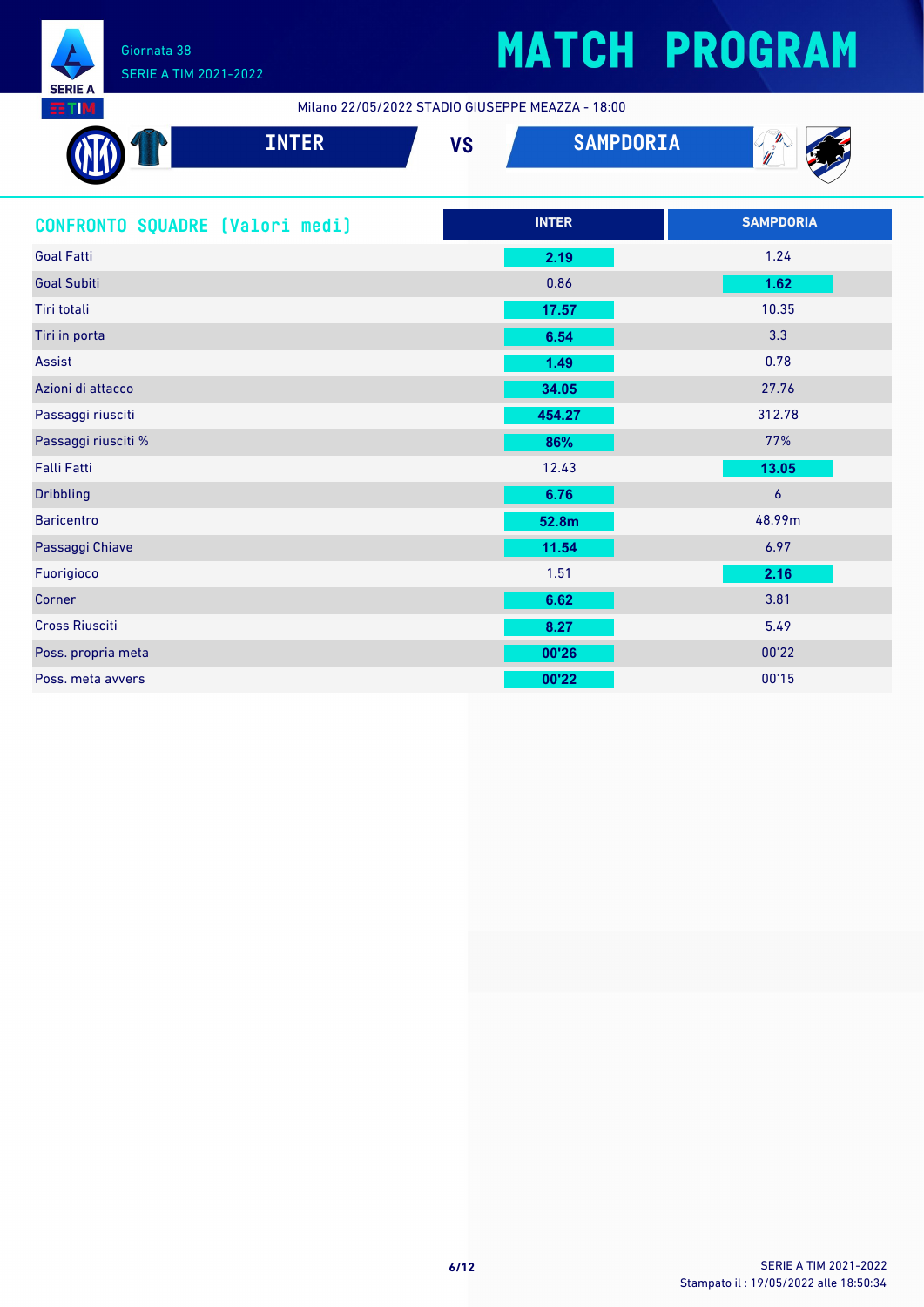

Milano 22/05/2022 STADIO GIUSEPPE MEAZZA - 18:00

**INTER VS SAMPDORIA**



### **RENDIMENTO ATLETICO \***

| <b>INTER</b>            | Pres. (Min.) | Media (km) | <b>Media</b><br><b>Sprint (Km)</b> | <b>SAMPDORIA</b>       | Pres. (Min.) | Media (km) | <b>Media</b><br>Sprint (Km) |
|-------------------------|--------------|------------|------------------------------------|------------------------|--------------|------------|-----------------------------|
| 77 M. BROZOVIC          | 34 (3017')   | 11.732     | 0.94                               | 2 M. THORSBY           | 34 (3055')   | 11.547     | 1.07                        |
| 23 N. BARELLA           | 35 (3000')   | 11.03      | 1.146                              | 87 A. CANDREVA         | 35 (3233')   | 10.773     | 1.426                       |
| 37 M. SKRINIAR          | 34 (3269')   | 10.691     | 0.571                              | 24 B. BERESZYNSKI      | 34 (3031')   | 9.822      | 0.865                       |
| 14 I. PERISIC           | 34 (2906')   | 9.924      | 1.212                              | 5 S. SENSI             | 11(801)      | 9.685      | 0.646                       |
| <b>20 H. CALHANOGLU</b> | 33 (2492')   | 9.831      | 0.868                              | <b>15 O. COLLEY</b>    | 32 (2917')   | 9.193      | 0.512                       |
| 6 S. DE VRIJ            | 29 (2491')   | 9.506      | 0.493                              | 10 F. CAPUTO           | 35 (2862')   | 9.099      | 0.771                       |
| 33 D. D'AMBROSIO        | 20(1090)     | 9.502      | 0.697                              | <b>6 A. EKDAL</b>      | 26(1726)     | 9.048      | 0.52                        |
| <b>2 D. DUMFRIES</b>    | 32 (2065')   | 9.282      | 1.25                               | 88 T. RINCON           | 16(1150)     | 8.991      | 0.602                       |
| 9 E. DZEKO              | 36 (2625')   | 9.16       | 0.835                              | 25 A. FERRARI          | 22(1644)     | 8.919      | 0.537                       |
| 95 A. BASTONI           | 30 (2367')   | 8.988      | 0.58                               | 22 M. YOSHIDA          | 25 (1867')   | 8.81       | 0.51                        |
| 36 M. DARMIAN           | 25 (1620')   | 8.816      | 0.923                              | 26 G. MAGNANI          | 3(237)       | 8.775      | 0.419                       |
| 13 A. RANOCCHIA         | 5(342)       | 8.687      | 0.428                              | 3 T. AUGELLO           | 35 (2446')   | 8.715      | 0.852                       |
| 10 L. MARTINEZ          | 34 (2299')   | 8.445      | 0.781                              | 23 M. GABBIADINI       | 18 (1199')   | 8.707      | 0.593                       |
| 32 F. DIMARCO           | 31 (1512')   | 8.055      | 0.886                              | 11 A. SABIRI           | 13 (855')    | 8.541      | 0.704                       |
| <b>5</b> R. GAGLIARDINI | 18(701)      | 7.921      | 0.842                              | <b>38 M. DAMSGAARD</b> | 10(579)      | 8.366      | 0.767                       |
| 8 M. VECINO             | 17 (440')    | $\epsilon$ | 0.664                              | 16 K. ASKILDSEN        | 18 (798')    | 7.921      | 0.496                       |
| 19 J. CORREA            | 25 (1029')   | 5.961      | 0.722                              | 27 F. QUAGLIARELLA     | 33 (1782')   | 7.377      | 0.481                       |
| <b>7</b> A. SANCHEZ     | 27 (961')    | 5.909      | 0.555                              | <b>13 A. CONTI</b>     | 7(263)       | 6.991      | 0.779                       |
| 22 A. VIDAL             | 27 (790')    | 4.875      | 0.494                              | 29 N. MURRU            | 22 (1057')   | 6.975      | 0.694                       |
| <b>18 R. GOSENS</b>     | 6(156)       | 4.475      | 0.561                              | 14 R. VIEIRA           | 13 (457')    | 6.628      | 0.39                        |
| 11 A. KOLAROV           | 3(44)        | 1.773      | 0.129                              | <b>7</b> V. SUPRIAHA   | 1(27)        | 2.997      | 0.359                       |
| 46 M. ZANOTTI           | 1(8')        | 1.032      | 0.059                              | 21 S. GIOVINCO         | 2(45)        | 2.708      | 0.118                       |
| 88 F. CAICEDO           | 2(14)        | 0.996      | 0.072                              | <b>70 S. TRIMBOLI</b>  | 4(49)        | 2.158      | 0.24                        |
|                         |              |            |                                    | 28 G. YEPES LAUT       | 3(24)        | 1.384      | 0.166                       |

\* Le informazioni riportate sul Rendimento Atletico sono da intendersi riferite al periodo di permanenza nella squadra corrente.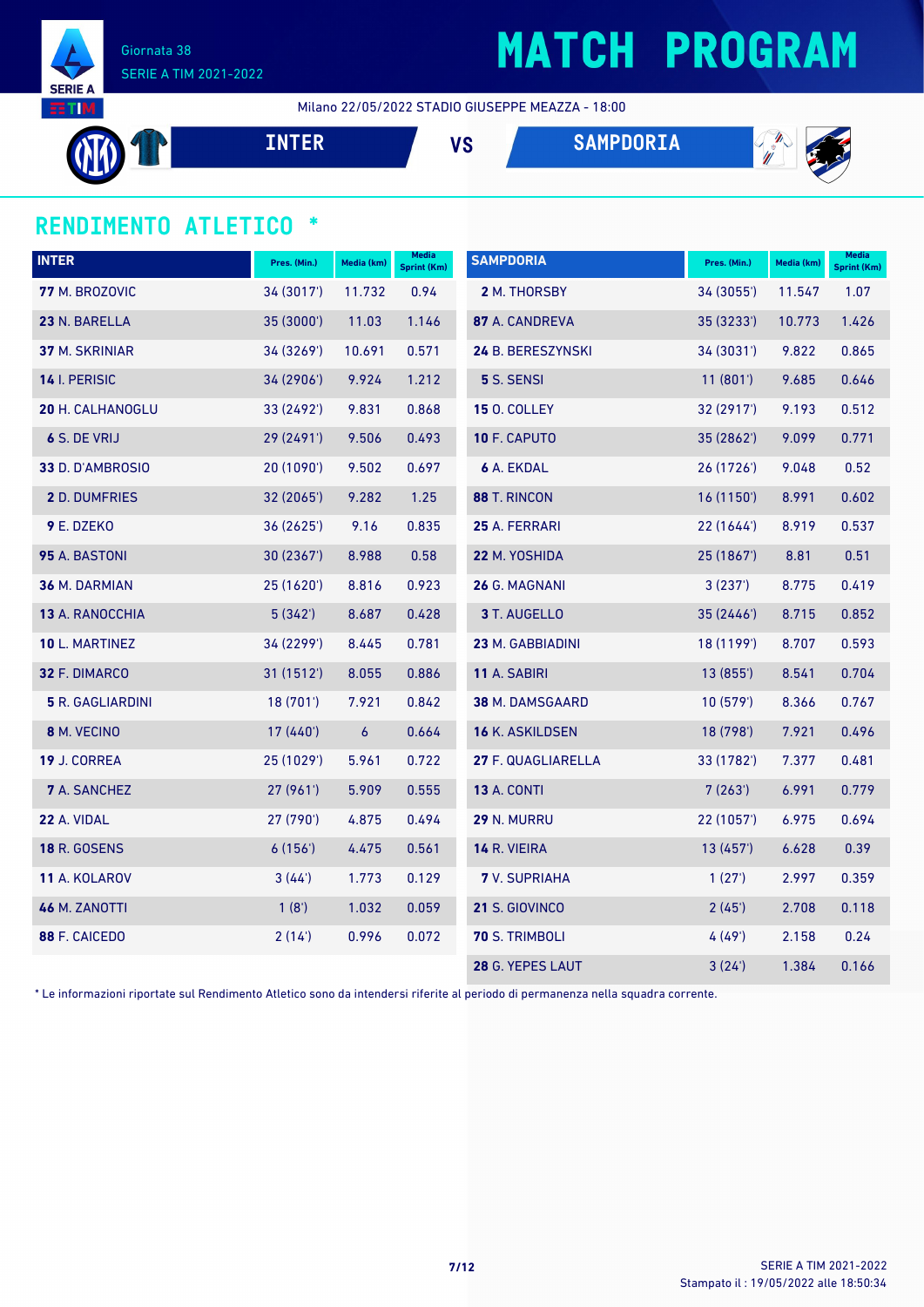Giornata 38 SERIE A TIM 2021-2022

**SERIE A TETTIM** 

Milano 22/05/2022 STADIO GIUSEPPE MEAZZA - 18:00



### **GLI INCONTRI DELLA 38 ^ GIORNATA**

| <b>TORINO</b>     |           | vs ROMA          | 20/05/2022 20:45 |
|-------------------|-----------|------------------|------------------|
| <b>GENOA</b>      | <b>VS</b> | <b>BOLOGNA</b>   | 21/05/2022 17:15 |
| <b>ATALANTA</b>   |           | vs EMPOLI        | 21/05/2022 20:45 |
| <b>FIORENTINA</b> | <b>VS</b> | <b>JUVENTUS</b>  | 21/05/2022 20:45 |
| LAZIO             |           | vs HELLAS VERONA | 21/05/2022 20:45 |
| <b>SPEZIA</b>     | VS        | <b>NAPOLI</b>    | 22/05/2022 12:30 |
| <b>INTER</b>      |           | vs SAMPDORIA     | 22/05/2022 18:00 |
| <b>SASSUOLO</b>   | VS        | <b>MILAN</b>     | 22/05/2022 18:00 |
| SALERNITANA       |           | vs UDINESE       | 22/05/2022 21:00 |
| <b>VENEZIA</b>    | <b>VS</b> | <b>CAGLIARI</b>  | 22/05/2022 21:00 |

### **CLASSIFICA SERIE A TIM**

|                      | PTG | G  | <b>V</b>         | ${\sf N}$        | P.             | <b>GF</b> | GS | DIFF.RETI |
|----------------------|-----|----|------------------|------------------|----------------|-----------|----|-----------|
| <b>MILAN</b>         | 83  | 37 | 25               | $\bf 8$          | 4              | 66        | 31 | $+35$     |
| <b>INTER</b>         | 81  | 37 | 24               | 9                | 4              | 81        | 32 | $+49$     |
| <b>NAPOLI</b>        | 76  | 37 | 23               | $\overline{7}$   | 7              | 71        | 31 | $+40$     |
| <b>JUVENTUS</b>      | 70  | 37 | 20               | 10               | $\overline{7}$ | 57        | 35 | $+22$     |
| LAZI0                | 63  | 37 | 18               | 9                | 10             | 74        | 55 | $+19$     |
| <b>ROMA</b>          | 60  | 37 | 17               | 9                | 11             | 56        | 43 | $+13$     |
| <b>FIORENTINA</b>    | 59  | 37 | 18               | $\overline{5}$   | 14             | 57        | 51 | $+6$      |
| <b>ATALANTA</b>      | 59  | 37 | 16               | 11               | 10             | 65        | 47 | $+18$     |
| <b>HELLAS VERONA</b> | 52  | 37 | 14               | 10               | 13             | 62        | 56 | $+6$      |
| <b>TORINO</b>        | 50  | 37 | 13               | 11               | 13             | 46        | 38 | $+8$      |
| <b>SASSUOLO</b>      | 50  | 37 | 13               | 11               | 13             | 64        | 63 | $+1$      |
| <b>UDINESE</b>       | 44  | 37 | 10               | 14               | 13             | 57        | 58 | $-1$      |
| <b>BOLOGNA</b>       | 43  | 37 | 11               | 10               | 16             | 43        | 55 | $-12$     |
| <b>EMPOLI</b>        | 38  | 37 | 9                | 11               | 17             | 49        | 70 | $-21$     |
| <b>SAMPDORIA</b>     | 36  | 37 | 10               | $\boldsymbol{6}$ | 21             | 46        | 60 | $-14$     |
| <b>SPEZIA</b>        | 36  | 37 | 10               | $\boldsymbol{6}$ | 21             | 41        | 68 | $-27$     |
| <b>SALERNITANA</b>   | 31  | 37 | $\overline{7}$   | 10               | 20             | 33        | 74 | $-41$     |
| <b>CAGLIARI</b>      | 29  | 37 | $\boldsymbol{6}$ | 11               | 20             | 34        | 68 | $-34$     |
| <b>GENOA</b>         | 28  | 37 | 4                | 16               | 17             | 27        | 59 | $-32$     |
| <b>VENEZIA</b>       | 26  | 37 | $\boldsymbol{6}$ | 8                | 23             | 34        | 69 | $-35$     |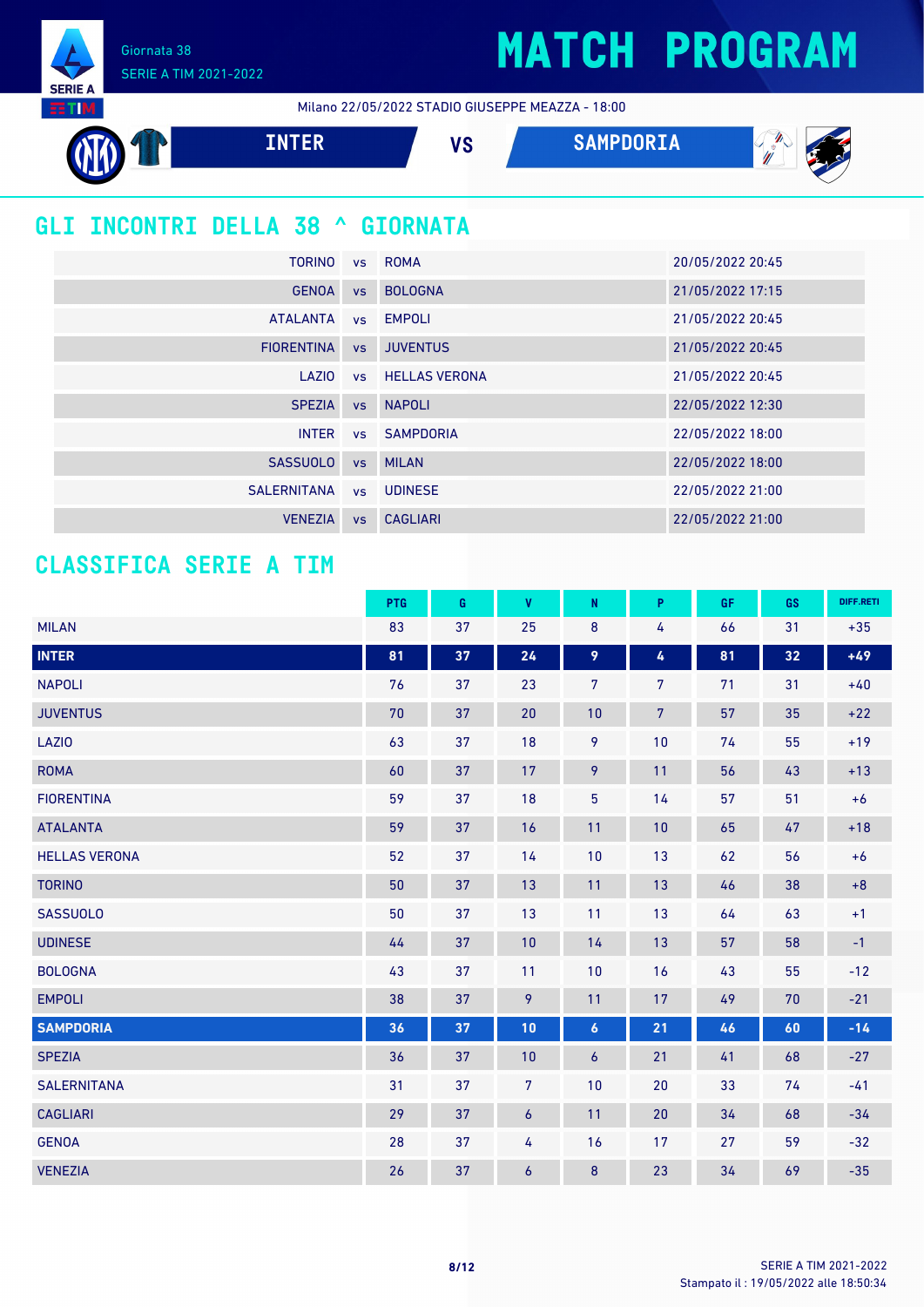

Milano 22/05/2022 STADIO GIUSEPPE MEAZZA - 18:00







 $\mathscr{L}_{\mathscr{U}}$ 

## **CLASSIFICA GIOCATORI**

|               | <b>RANKING MARCATORI</b> |            | Gol(Rigore) |
|---------------|--------------------------|------------|-------------|
| 1             | C. IMMOBILE              | LAZ        | 27(7)       |
| $\mathcal{P}$ | D. VLAHOVIC              | <b>JUV</b> | 24(5)       |
| 3             | <b>L. MARTINEZ</b>       | <b>INT</b> | 21(3)       |
| 4             | <b>G. SCAMACCA</b>       | <b>SAS</b> | 16(1)       |
| 4             | <b>G. SIMEONE</b>        | <b>VER</b> | 16(0)       |
| 6             | D. BERARDI               | <b>SAS</b> | 15(6)       |
| 6             | <b>T. ABRAHAM</b>        | <b>ROM</b> | 15(2)       |
| 8             | <b>V. OSIMHEN</b>        | <b>NAP</b> | 14(0)       |
| 8             | M. ARNAUTOVIC            | <b>BOL</b> | 14(2)       |
| <b>10</b>     | E. DZEKO                 | <b>INT</b> | 13(0)       |

### **CLASSIFICA SQUADRE**

|                 | <b>RANKING SQUADRE</b> | <b>Gol - Media Gol</b> |                |
|-----------------|------------------------|------------------------|----------------|
| 1               | <b>INTER</b>           | 81                     | 2.19           |
| $\overline{2}$  | <b>LAZIO</b>           | 74                     | $\overline{2}$ |
| 3               | <b>NAPOLI</b>          | 71                     | 1.92           |
| 4               | <b>MILAN</b>           | 66                     | 1.78           |
| 5               | <b>ATALANTA</b>        | 65                     | 1.76           |
| 6               | <b>SASSUOLO</b>        | 64                     | 1.73           |
| 7               | <b>HELLAS VERONA</b>   | 62                     | 1.68           |
| 8               | <b>FIORENTINA</b>      | 57                     | 1.54           |
| 8               | <b>JUVENTUS</b>        | 57                     | 1.54           |
| 8               | <b>UDINESE</b>         | 57                     | 1.54           |
| 11              | <b>ROMA</b>            | 56                     | 1.51           |
| 12              | <b>EMPOLI</b>          | 49                     | 1.32           |
|                 | <b>13 SAMPDORIA</b>    | 46                     | 1.24           |
|                 | <b>13 TORINO</b>       | 46                     | 1.24           |
| 15              | <b>BOLOGNA</b>         | 43                     | 1.16           |
|                 | 16 SPEZIA              | 41                     | 1.11           |
| 17 <sup>7</sup> | <b>CAGLIARI</b>        | 34                     | 0.92           |
|                 | 17 VENEZIA             | 34                     | 0.92           |
|                 | <b>19 SALERNITANA</b>  | 33                     | 0.89           |
| 20              | <b>GENOA</b>           | 27                     | 0.73           |

|                | <b>RANKING SQUADRE</b> | Tot tiri-In porta-Fuori-Respinti |     |     |     |
|----------------|------------------------|----------------------------------|-----|-----|-----|
| 1              | <b>INTER</b>           | 650                              | 242 | 243 | 165 |
| $\overline{2}$ | <b>ROMA</b>            | 587                              | 192 | 220 | 175 |
| 3              | <b>MILAN</b>           | 582                              | 184 | 234 | 164 |
| 4              | <b>NAPOLI</b>          | 569                              | 197 | 217 | 155 |
| 5              | <b>ATALANTA</b>        | 564                              | 166 | 225 | 173 |
| 6              | <b>SASSUOLO</b>        | 561                              | 210 | 196 | 155 |
| 7              | <b>JUVENTUS</b>        | 522                              | 172 | 226 | 124 |
| 8              | <b>FIORENTINA</b>      | 500                              | 182 | 200 | 118 |
| 9              | <b>EMPOLI</b>          | 490                              | 161 | 187 | 142 |
| 9              | <b>UDINESE</b>         | 490                              | 176 | 186 | 128 |
| 11             | <b>TORINO</b>          | 463                              | 152 | 190 | 121 |
| 12             | <b>HELLAS VERONA</b>   | 453                              | 153 | 181 | 119 |
| 13             | LAZI <sub>0</sub>      | 435                              | 188 | 158 | 89  |
| 14             | <b>BOLOGNA</b>         | 428                              | 145 | 175 | 108 |
| 15             | <b>SALERNITANA</b>     | 406                              | 130 | 164 | 112 |
| 16             | <b>CAGLIARI</b>        | 393                              | 117 | 167 | 109 |
| 17             | <b>GENOA</b>           | 386                              | 110 | 173 | 103 |
| 18             | <b>SAMPDORIA</b>       | 383                              | 122 | 156 | 105 |
| 19             | <b>SPEZIA</b>          | 370                              | 131 | 139 | 100 |
| 20             | <b>VENEZIA</b>         | 348                              | 119 | 149 | 80  |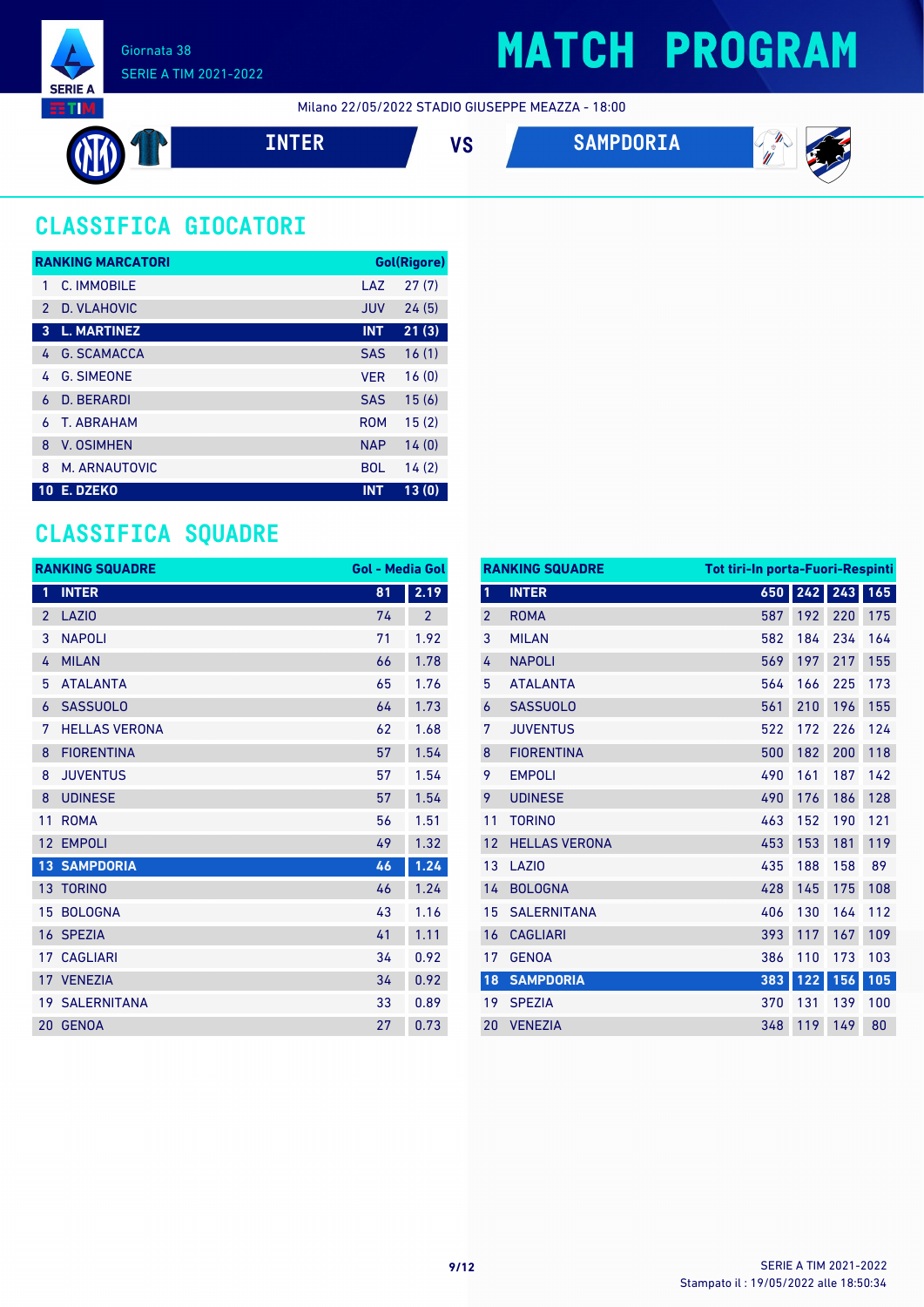

### Giornata 38 SERIE A TIM 2021-2022

# **MATCH PROGRAM**

Milano 22/05/2022 STADIO GIUSEPPE MEAZZA - 18:00







| <b>RANKING SQUADRE</b> | <b>Assist</b> | <b>Media</b><br>٠ |
|------------------------|---------------|-------------------|
| 1 INTER                | 55            | 1.49              |
| 2 LAZIO                | 47            | 1.27              |
| <b>3 ATALANTA</b>      | 45            | 1.22              |
| <b>3 NAPOLI</b>        | 45            | 1.22              |
| <b>5 HELLAS VERONA</b> | 39            | 1.05              |
| <b>6 JUVENTUS</b>      | 37            | 1.00              |
| 7 SASSUOLO             | 36            | 0.97              |
| 8 MILAN                | 35            | 0.95              |
| 9 BOLOGNA              | 34            | 0.92              |
| <b>9 UDINESE</b>       | 34            | 0.92              |
| 11 ROMA                | 31            | 0.84              |
| <b>12 FIORENTINA</b>   | 30            | 0.81              |
| <b>13 SAMPDORIA</b>    | 29            | 0.78              |
| <b>14 TORINO</b>       | 26            | 0.70              |
| <b>15 EMPOLI</b>       | 25            | 0.68              |
| <b>15 SPEZIA</b>       | 25            | 0.68              |
| <b>17 CAGLIARI</b>     | 24            | 0.65              |
| <b>18 VENEZIA</b>      | 23            | 0.62              |
| 19 GENOA               | 19            | 0.51              |
| <b>20 SALERNITANA</b>  | 18            | 0.49              |
|                        |               |                   |

|                | <b>RANKING SQUADRE</b> | Passaggi riusciti - % * |    |
|----------------|------------------------|-------------------------|----|
| 1              | LAZIO                  | 498.86                  | 87 |
| $\overline{2}$ | <b>NAPOLI</b>          | 486.97                  | 87 |
| 3              | <b>INTER</b>           | 454.27                  | 86 |
| 4              | <b>FIORENTINA</b>      | 427.27                  | 85 |
| 5              | <b>SASSUOLO</b>        | 427.16                  | 85 |
| 6              | <b>ATALANTA</b>        | 419.27                  | 82 |
| 7              | <b>JUVENTUS</b>        | 412.57                  | 85 |
| 8              | <b>MILAN</b>           | 391.43                  | 83 |
| 9              | <b>ROMA</b>            | 376.59                  | 83 |
| 10             | <b>BOLOGNA</b>         | 358                     | 81 |
| 11             | <b>TORINO</b>          | 340.89                  | 79 |
| 12             | <b>HELLAS VERONA</b>   | 320.7                   | 77 |
|                | <b>13 SAMPDORIA</b>    | 312.78                  | 77 |
|                | 14 EMPOLI              | 309.27                  | 79 |
| 15             | <b>UDINESE</b>         | 284.35                  | 79 |
|                | 16 SPEZIA              | 282.89                  | 76 |
|                | 17 VENEZIA             | 280.43                  | 78 |
|                | <b>18 CAGLIARI</b>     | 276.16                  | 75 |
|                | 19 GENOA               | 270.7                   | 74 |
|                | <b>20 SALERNITANA</b>  | 255.41                  | 76 |

\* Valori medi per partita.

| <b>RANKING SQUADRE</b> |                            | <b>RANKING SQUADRE</b><br>Passaggi chiave* |  |                            | Recuperi* |       |
|------------------------|----------------------------|--------------------------------------------|--|----------------------------|-----------|-------|
|                        | 1 INTER                    | 11.54                                      |  | <b>HELLAS VERONA</b>       |           | 63.05 |
|                        | 2 ATALANTA                 | 10.7                                       |  | 2 ATALANTA                 |           | 59.59 |
|                        | 3 NAPOLI                   | 10.59                                      |  | 3 GENOA                    |           | 57.76 |
|                        | 3 ROMA                     | 10.59                                      |  | 4 MILAN                    |           | 55.68 |
|                        | 5 MILAN                    | 10.32                                      |  | 5 TORINO                   |           | 54.46 |
|                        | 6 SASSUOLO                 | 10.24                                      |  | <b>6 SAMPDORIA</b>         |           | 53.32 |
|                        | 7 JUVENTUS                 | 9.35                                       |  | 7 UDINESE                  |           | 52.24 |
|                        | 8 FIORENTINA               | 9.3                                        |  | 8 INTER                    |           | 52.05 |
|                        | 9 TORINO                   | 8.76                                       |  | 9 JUVENTUS                 |           | 51.86 |
|                        | 10 UDINESE                 | 8.73                                       |  | 10 EMPOLI                  |           | 51.46 |
|                        | 11 EMPOLI                  | 8.41                                       |  | 11 CAGLIARI                |           | 51.16 |
|                        | 12 BOLOGNA                 | 8.22                                       |  | 12 ROMA                    |           | 51.11 |
|                        | <b>13 HELLAS VERONA</b>    | 7.73                                       |  | 13 NAPOLI                  |           | 50.97 |
|                        | <b>14 LAZIO</b>            | 7.57                                       |  | 14 SPEZIA                  |           | 50.95 |
|                        | <b>15 SALERNITANA</b>      | 7.16                                       |  | 15 BOLOGNA                 |           | 50.73 |
|                        | <b>16 CAGLIARI</b>         | 7.14                                       |  | <b>16 LAZIO</b>            |           | 50.41 |
|                        | <b>17 SAMPDORIA</b>        | 6.97                                       |  | 17 VENEZIA                 |           | 50.03 |
|                        | 18 GENOA                   | 6.84                                       |  | 18 SASSUOLO                |           | 49.65 |
|                        | 19 SPEZIA                  | 6.54                                       |  | <b>19 FIORENTINA</b>       |           | 48.05 |
|                        | 20 VENEZIA                 | 5.92                                       |  | <b>20 SALERNITANA</b>      |           | 47.57 |
|                        | * Valori medi per partita. |                                            |  | * Valori medi per partita. |           |       |

| 1              | <b>INTER</b>            | 11.54 |
|----------------|-------------------------|-------|
| $\overline{2}$ | <b>ATALANTA</b>         | 10.7  |
| 3              | <b>NAPOLI</b>           | 10.59 |
| 3              | <b>ROMA</b>             | 10.59 |
| 5              | <b>MILAN</b>            | 10.32 |
| 6              | <b>SASSUOLO</b>         | 10.24 |
| 7              | <b>JUVENTUS</b>         | 9.35  |
| 8              | <b>FIORENTINA</b>       | 9.3   |
| 9              | <b>TORINO</b>           | 8.76  |
| 10             | <b>UDINESE</b>          | 8.73  |
| 11             | <b>EMPOLI</b>           | 8.41  |
| 12             | <b>BOLOGNA</b>          | 8.22  |
|                | <b>13 HELLAS VERONA</b> | 7.73  |
|                | <b>14 LAZIO</b>         | 7.57  |
|                | <b>15 SALERNITANA</b>   | 7.16  |
|                | <b>16 CAGLIARI</b>      | 7.14  |
|                | <b>17 SAMPDORIA</b>     | 6.97  |
|                | 18 GENOA                | 6.84  |
|                | 19 SPEZIA               | 6.54  |
|                | 20 VENEZIA              | 5.92  |

\* Valori medi per partita.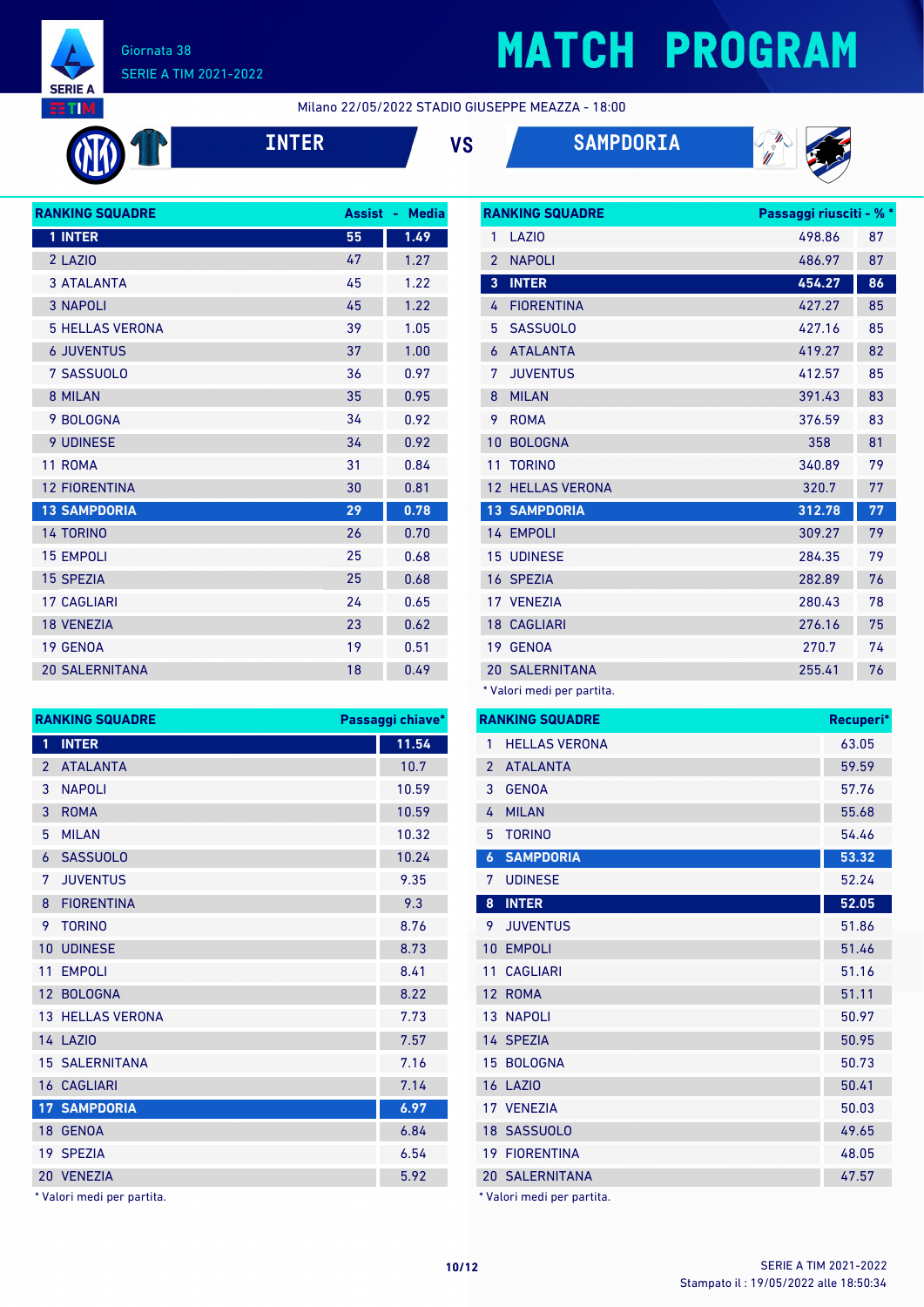

### Giornata 38 SERIE A TIM 2021-2022

# **MATCH PROGRAM**

Milano 22/05/2022 STADIO GIUSEPPE MEAZZA - 18:00

| <b>INT</b> |
|------------|
|            |

**INTER VS SAMPDORIA**



|                 | <b>RANKING SQUADRE</b> | <b>Tot. Parate - Media</b> |      |
|-----------------|------------------------|----------------------------|------|
| 1               | <b>VENEZIA</b>         | 154                        | 4.16 |
| $\overline{2}$  | <b>EMPOLI</b>          | 143                        | 3.86 |
| 3               | <b>SPEZIA</b>          | 139                        | 3.76 |
| 4               | <b>SALERNITANA</b>     | 138                        | 3.73 |
| 5               | <b>BOLOGNA</b>         | 128                        | 3.46 |
| 6               | <b>GENOA</b>           | 123                        | 3.32 |
| 7               | <b>SAMPDORIA</b>       | 119                        | 3.22 |
| 8               | <b>CAGLIARI</b>        | 117                        | 3.16 |
| 9               | <b>SASSUOLO</b>        | 108                        | 2.92 |
| 10              | <b>ROMA</b>            | 104                        | 2.81 |
| 11              | <b>NAPOLI</b>          | 102                        | 2.76 |
| 12 <sup>2</sup> | <b>HELLAS VERONA</b>   | 99                         | 2.68 |
|                 | <b>13 UDINESE</b>      | 95                         | 2.57 |
|                 | 14 MILAN               | 93                         | 2.51 |
| 15 <sub>1</sub> | <b>INTER</b>           | 93                         | 2.51 |
|                 | <b>16 ATALANTA</b>     | 93                         | 2.51 |
| 17 <sup>2</sup> | <b>JUVENTUS</b>        | 88                         | 2.38 |
|                 | 18 LAZIO               | 85                         | 2.3  |
| 19              | <b>TORINO</b>          | 81                         | 2.19 |
|                 | <b>20 FIORENTINA</b>   | 77                         | 2.08 |

| <b>RANKING SQUADRE</b>  |                       | Media Km |
|-------------------------|-----------------------|----------|
| 1                       | LAZI <sub>0</sub>     | 112.396  |
| $\overline{\mathbf{2}}$ | <b>INTER</b>          | 111.426  |
| 3                       | <b>EMPOLI</b>         | 111.238  |
| 4                       | <b>ATALANTA</b>       | 110.828  |
| 5                       | <b>HELLAS VERONA</b>  | 109.876  |
| 6                       | <b>VENEZIA</b>        | 108.83   |
| 7                       | <b>GENOA</b>          | 108.724  |
| 8                       | <b>JUVENTUS</b>       | 108.051  |
| 9                       | <b>ROMA</b>           | 107.961  |
| 10                      | <b>CAGLIARI</b>       | 107.388  |
| 11                      | <b>SPEZIA</b>         | 106.994  |
|                         | <b>12 SALERNITANA</b> | 106.961  |
|                         | 13 MILAN              | 106.775  |
|                         | 14 TORINO             | 106.462  |
|                         | <b>15 NAPOLI</b>      | 105.929  |
|                         | <b>16 SAMPDORIA</b>   | 105.787  |
| 17                      | <b>BOLOGNA</b>        | 105.194  |
|                         | 18 SASSUOLO           | 105.162  |
| 19                      | <b>FIORENTINA</b>     | 105.123  |
|                         | <b>20 UDINESE</b>     | 103.611  |

|                 | <b>RANKING SQUADRE</b> | Passaggi 3/4 Tot. - Media |        |
|-----------------|------------------------|---------------------------|--------|
| 1               | <b>ATALANTA</b>        | 4512                      | 121.95 |
| $\overline{2}$  | <b>NAPOLI</b>          | 4137                      | 111.81 |
| 3               | <b>INTER</b>           | 3899                      | 105.38 |
| 4               | LAZIO                  | 3718                      | 100.49 |
| 5               | <b>MILAN</b>           | 3421                      | 92.46  |
| 6               | <b>TORINO</b>          | 3346                      | 90.43  |
| 7               | <b>FIORENTINA</b>      | 3328                      | 89.95  |
| 8               | <b>SASSUOLO</b>        | 3255                      | 87.97  |
| 9               | <b>JUVENTUS</b>        | 3253                      | 87.92  |
| 10              | <b>HELLAS VERONA</b>   | 3176                      | 85.84  |
| 11              | <b>ROMA</b>            | 2911                      | 78.68  |
| 12 <sup>°</sup> | <b>BOLOGNA</b>         | 2901                      | 78.41  |
| 13 <sup>°</sup> | <b>EMPOLI</b>          | 2850                      | 77.03  |
|                 | 14 UDINESE             | 2658                      | 71.84  |
|                 | <b>15 SAMPDORIA</b>    | 2422                      | 65.46  |
|                 | 16 SPEZIA              | 2228                      | 60.22  |
|                 | <b>17 SALERNITANA</b>  | 2203                      | 59.54  |
|                 | <b>18 CAGLIARI</b>     | 2172                      | 58.7   |
| 19              | <b>GENOA</b>           | 2120                      | 57.3   |
|                 | 20 VENEZIA             | 1973                      | 53.32  |

|                | <b>RANKING SQUADRE</b> | <b>Dribbling Tot. - Media</b> |       |
|----------------|------------------------|-------------------------------|-------|
| 1              | <b>MILAN</b>           | 443                           | 11.97 |
| $\overline{2}$ | <b>SASSUOLO</b>        | 396                           | 10.7  |
| 3              | <b>ATALANTA</b>        | 364                           | 9.84  |
| 4              | <b>JUVENTUS</b>        | 357                           | 9.65  |
| 5              | <b>NAPOLI</b>          | 351                           | 9.49  |
| 6              | <b>UDINESE</b>         | 350                           | 9.46  |
| 7              | LAZI <sub>0</sub>      | 331                           | 8.95  |
| 8              | <b>ROMA</b>            | 326                           | 8.81  |
| 9              | <b>BOLOGNA</b>         | 320                           | 8.65  |
| 10             | <b>HELLAS VERONA</b>   | 310                           | 8.38  |
| 11             | <b>SALERNITANA</b>     | 305                           | 8.24  |
| 12             | <b>GENOA</b>           | 298                           | 8.05  |
|                | 13 VENEZIA             | 295                           | 7.97  |
|                | <b>14 FIORENTINA</b>   | 290                           | 7.84  |
| 15             | <b>TORINO</b>          | 287                           | 7.76  |
| 16             | <b>EMPOLI</b>          | 286                           | 7.73  |
| 17             | <b>SPEZIA</b>          | 281                           | 7.59  |
| 18             | <b>INTER</b>           | 250                           | 6.76  |
| 19             | <b>CAGLIARI</b>        | 243                           | 6.57  |
|                | <b>20 SAMPDORIA</b>    | 222                           | 6     |